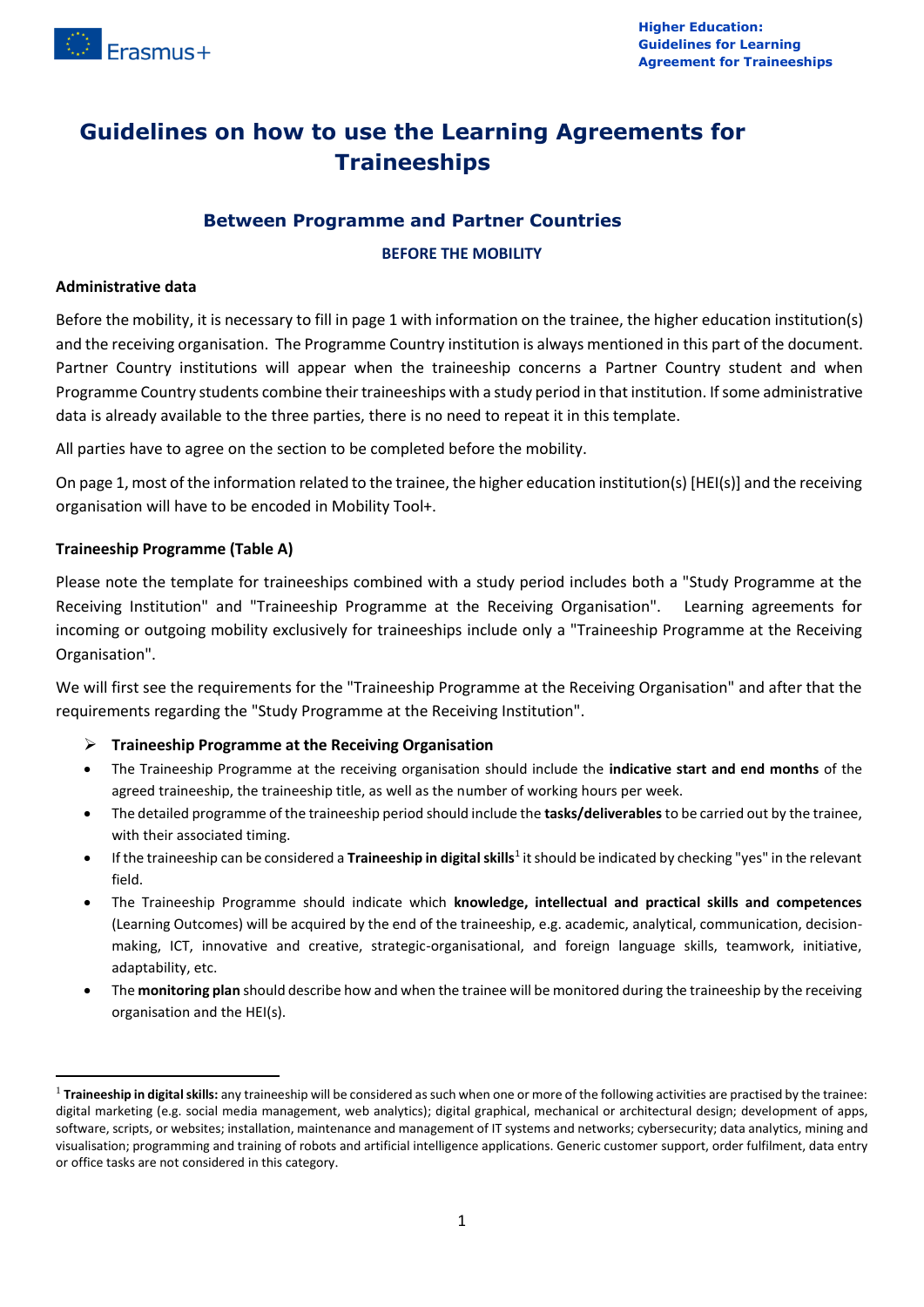

- The **evaluation plan** should describe the assessment criteria that will be used to evaluate the traineeship and the learning outcomes.
- **Study Programme at the Receiving Institution**
- Mobilities for traineeships combined with a study period include training activities coupled with a study programme which can be consecutive or take place during the same period. There is no minimum number of training hours (neither per week, nor for the full period) and institutions shall decide which is the appropriate volume of the study programme.
- The Learning Agreement must include all the **educational components**<sup>2</sup> to be carried out by the student at the Receiving Institution (in Table A) and the group of educational components that will be replaced in his/her degree by the Sending Institution (in Table B) upon successful completion of the study programme abroad. There is no need to have one-toone correspondence between the components followed abroad and the ones replaced at the Sending Institution. The aim is that a group of learning outcomes achieved abroad replaces a group of learning outcomes at the Sending Institution. Therefore these Tables A and B must be kept separated and, in case the student follows additional educational components beyond those required for his/her degree programme, these additional credits (or equivalent) must also be listed in the study programme outlined in Table A.
- In case of **thesis research/doctoral work** at the receiving institution, the component "Thesis research" or "Doctoral work" will be included in Table A. If no ECTS credits are provided by the receiving institution, it is sufficient to write "not applicable" in that column. The thesis/doctoral work and the associated workload in ECTS credits will be included in Table B, if relevant for the sending institution.
- The Sending Institution should indicate in Table B the group of educational components counting towards the student's degree that would normally be completed at the Sending Institution and which will be replaced by the Study Programme at the Receiving Institution. The total number of ECTS credits (or equivalent) in Table B should correspond to the total number of ECTS credits (or equivalent) contained in Table A. Any exception to this rule should be clearly stated in an annex of the Learning Agreement and agreed by all parties. Example of justification for a discrepancy in the total number of ECTS credits (or equivalent) between Table A and Table B: the student has already accumulated the number of credits required for his/her degree and does not need some of the credits gained abroad.
- The Sending Institution must foresee which provisions will apply if the student does not successfully complete some of the educational components from his study programme abroad, by providing a web link.

### **Language competence**

 $\overline{\phantom{a}}$ 

A recommended level of language competence<sup>3</sup> in the main language of work should be agreed with the receiving organisation to ensure a proper integration of the trainee in the organisation.

When the traineeship is combined with a study period, the level of language competence in the main language of instruction should also be agreed upon by the receiving institution.

The level of language competence in the main language of work (and instruction), which the trainee already has or agrees to acquire by the start of the study period, has to be reported in the box provided for that purpose in the Learning Agreement.

The type of support that the HEI(s) or the receiving organisation will provide to the student should also be discussed and agreed upon.

### **Commitment of the Sending Institution regarding recognition (Table B)**

<sup>&</sup>lt;sup>2</sup> An "educational component" is a self-contained and formal structured learning experience that features learning outcomes, credits and forms of assessment. Examples of educational components are: a course, module, seminar, laboratory work, practical work, preparation/research for a thesis, mobility window or free electives.

<sup>3</sup> **Level of language competence**: a description of the European Language Levels (CEFR) is available at: <https://europass.cedefop.europa.eu/en/resources/european-language-levels-cefr>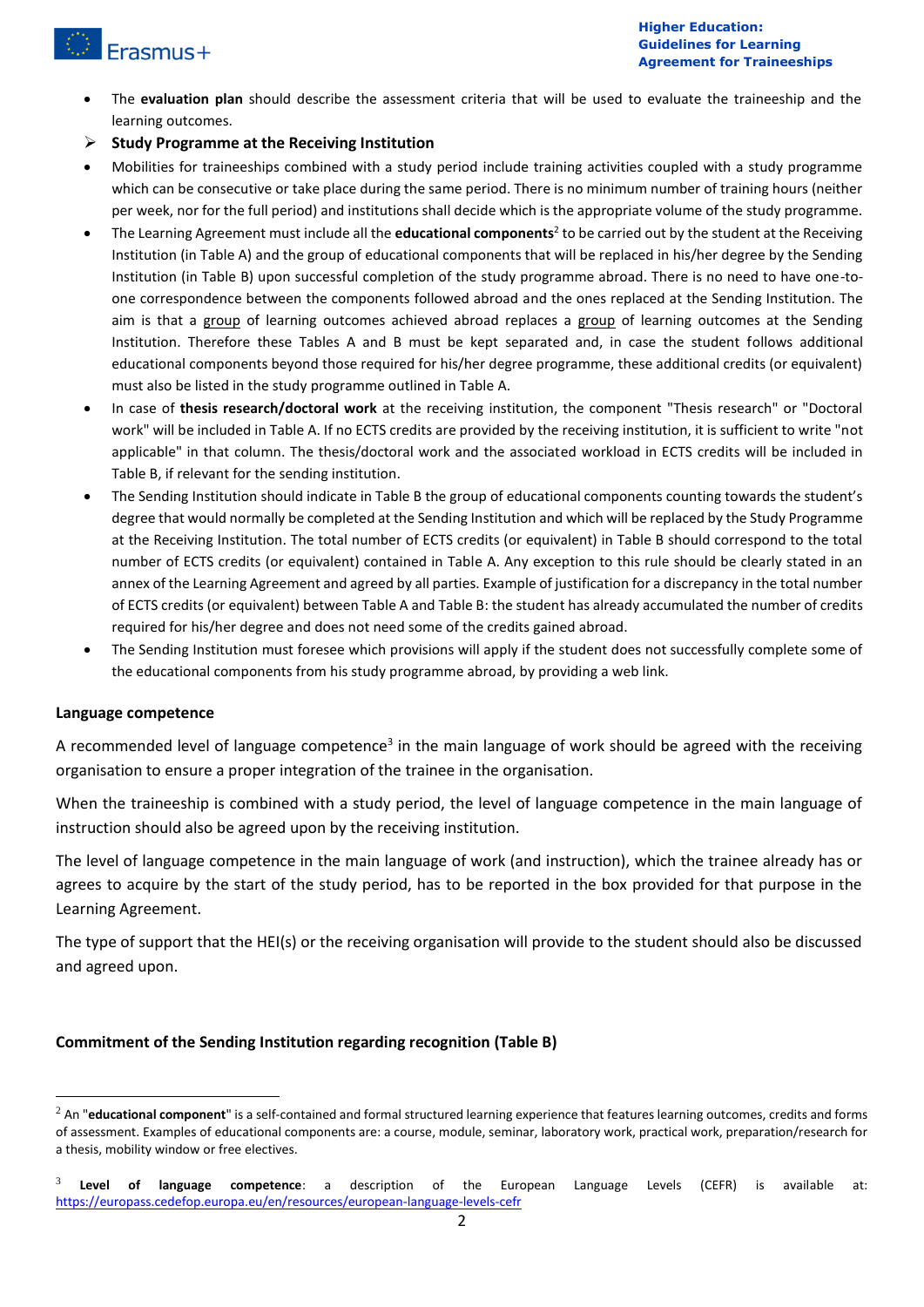

The sending HEI commits to recognise the learning outcomes acquired by the trainee upon satisfactory completion of the traineeship. The specific requirements are different depending on whether the sending HEI is a country taking part in the Bologna Process or in a Partner Country that is not part of the Bologna Process. In addition, the commitments regarding recognition are higher when the traineeship is part of the student curriculum (i.e. it counts towards the degree) than when it is a voluntary traineeship (i.e. it is not obligatory to complete the degree).

## **Traineeships embedded in the curriculum**

It will be necessary to use ECTS credits for the recognition of traineeships of short cycle, bachelor and master students from countries that are part of the Bologna Process. ECTS will be used for the recognition of traineeships by doctoral candidates if relevant for the sending institution. HEIs from Partner countries where ECTS credits are not in place will use an equivalent system, in that case the term "ECTS" needs to be replaced in all tables by the name of the equivalent system and a web link to an explanation to the system should be added.

It will also be necessary to indicate on which basis a grade will be provided.

The sending institution will record the traineeship in the trainee's Transcript of Records. In addition, when the sending institution is based in a country taking part in the Bologna Process, the institution will also record the traineeship in the Diploma Supplement (or equivalent) of the trainee.

The traineeship may as well be recorded in the Europass Mobility Document, which is to be filled in by the hosting and the sending organisation.

### **Voluntary traineeships**

The sending institution decides whether it will be taking similar actions as those requested for traineeships embedded in the curriculum. This is recommended to ensure a more enriching opportunity for the trainee. The only mandatory requirement is for HEIs based in a country taking part in the Bologna Process when they organise traineeships for their own students; in that case they will always have to record the traineeship in the Diploma Supplement (or equivalent) of the trainee. The three templates available include the relevant options for each case.

## **Accident insurance**

It is highly recommended that either the Programme Country HEI or the receiving organisation provide insurance coverage to the trainee, and fill in the information in Table B or C accordingly. The trainee must be covered at least by an accident insurance (damages caused to the trainee at the workplace) and by a liability insurance (damages caused by the trainee at the workplace). If neither the Programme Country HEI nor the receiving organisation provide this insurance coverage, it will have to be covered by the trainee. To this effect, the student grant agreement must highlight what is mandatory or recommended in terms of insurance and it must state who is responsible for taking the mandatory insurance.

### **Receiving organisation (Table C)**

The receiving organisation should provide appropriate support, including mentoring, supervision and equipment, to the trainee. If the receiving organisation plans to provide financial support and/or a contribution in kind for the trainee on top of the Erasmus+ grant, it should specify which will be its amount and/or in what it will consist.

The receiving organisation commits to issue a Traineeship Certificate (table D of the template) within 5 weeks after the end of the traineeship.

### **Signing the Learning Agreement**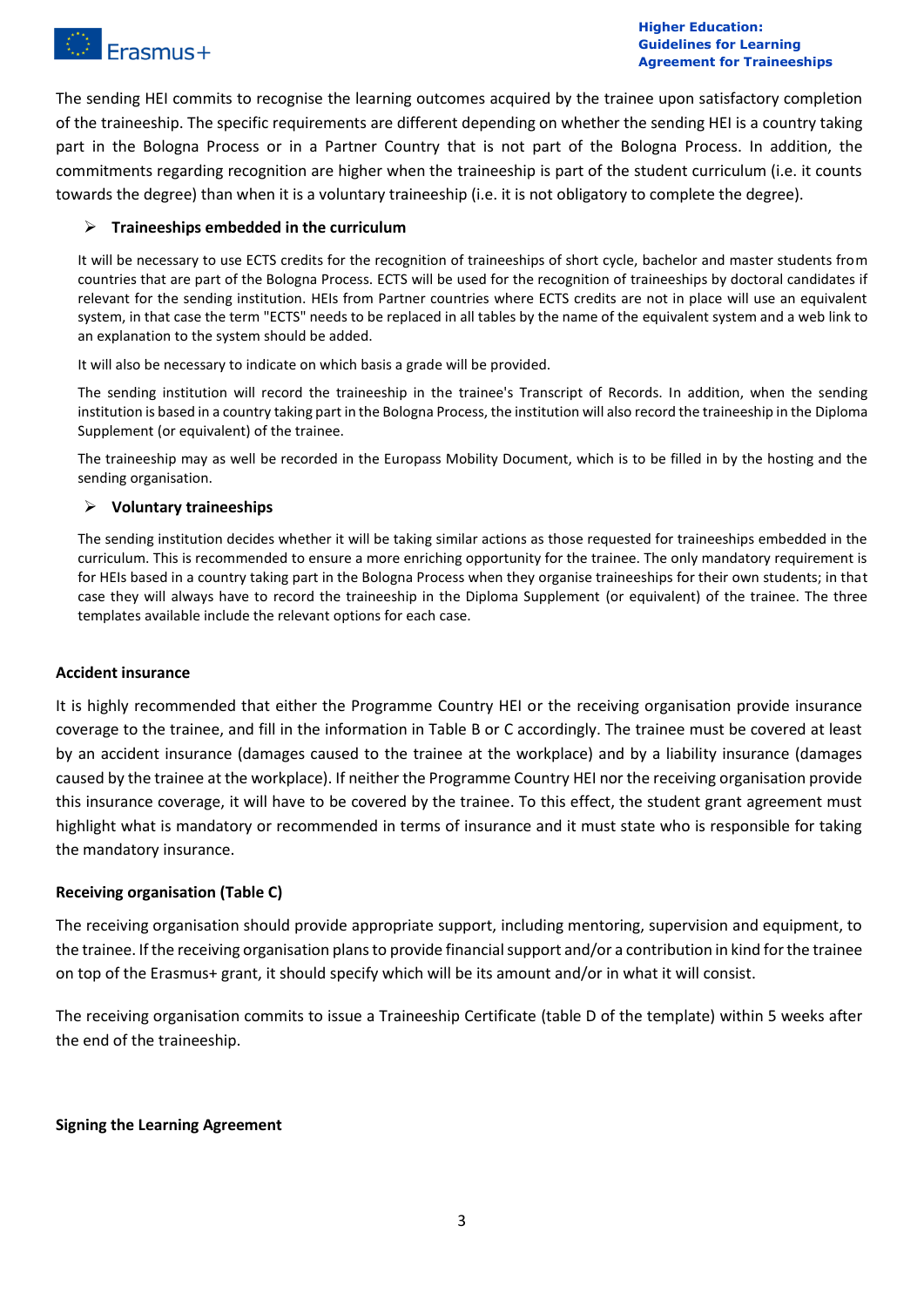

All parties must sign the Learning Agreement before the start of the mobility. It is not compulsory to circulate papers with original signatures, scanned copies of signatures or digital signatures may be accepted, depending on the national legislation or institutional regulations.

### **DURING THE MOBILITY**

# **Exceptional Changes to the Traineeship / Study and Traineeship Programme (Tables A2 & B2)**

If it is necessary to make any changes to the planned activities, the Table A describing the Traineeship Programme should be kept unchanged and changes should be described in Table A2. Both tables should be kept together in all communications.

This also applies in the case of combined mobilities where the initial Table A describing the Study Programme should be kept unchanged and modifications should be described and justified in Table A2. A separate table (Table B2) is available to reflect any eventual changes to planned recognition of the study programme.

When changes to the traineeship programme arise, they should be agreed as soon as possible with the HEI(s) and the receiving organisation. The same applies to changes to the study programme in case of combined mobilities.

When the change concerns an extension of the duration, the request can be made by the trainee at the latest one month before the foreseen end date.

# **Changes of the Responsible person(s)**

In case of changes of the responsible person(s), the information below should be inserted by the HEI(s) or receiving organisation, where applicable.

| Changes of the Responsible person(s)           | Name | <b>Email</b> | <b>Position</b> |
|------------------------------------------------|------|--------------|-----------------|
| New Responsible person at the                  |      |              |                 |
| Programme Country Institution                  |      |              |                 |
| New Responsible person at the                  |      |              |                 |
| Partner Country Institution (where applicable) |      |              |                 |
| New Supervisor at the receiving organisation   |      |              |                 |

### **Confirming the Changes**

All parties must approve the changes to the Learning Agreement. The European Commission would like to limit the use of paper for exchanging documents as much as possible. That is why it is accepted that information is exchanged electronically, e.g. via email, scanned or digital signatures, etc. without the need of a paper signature. However, if national legislations or institutional regulations require paper signatures, a signature box can be added where needed.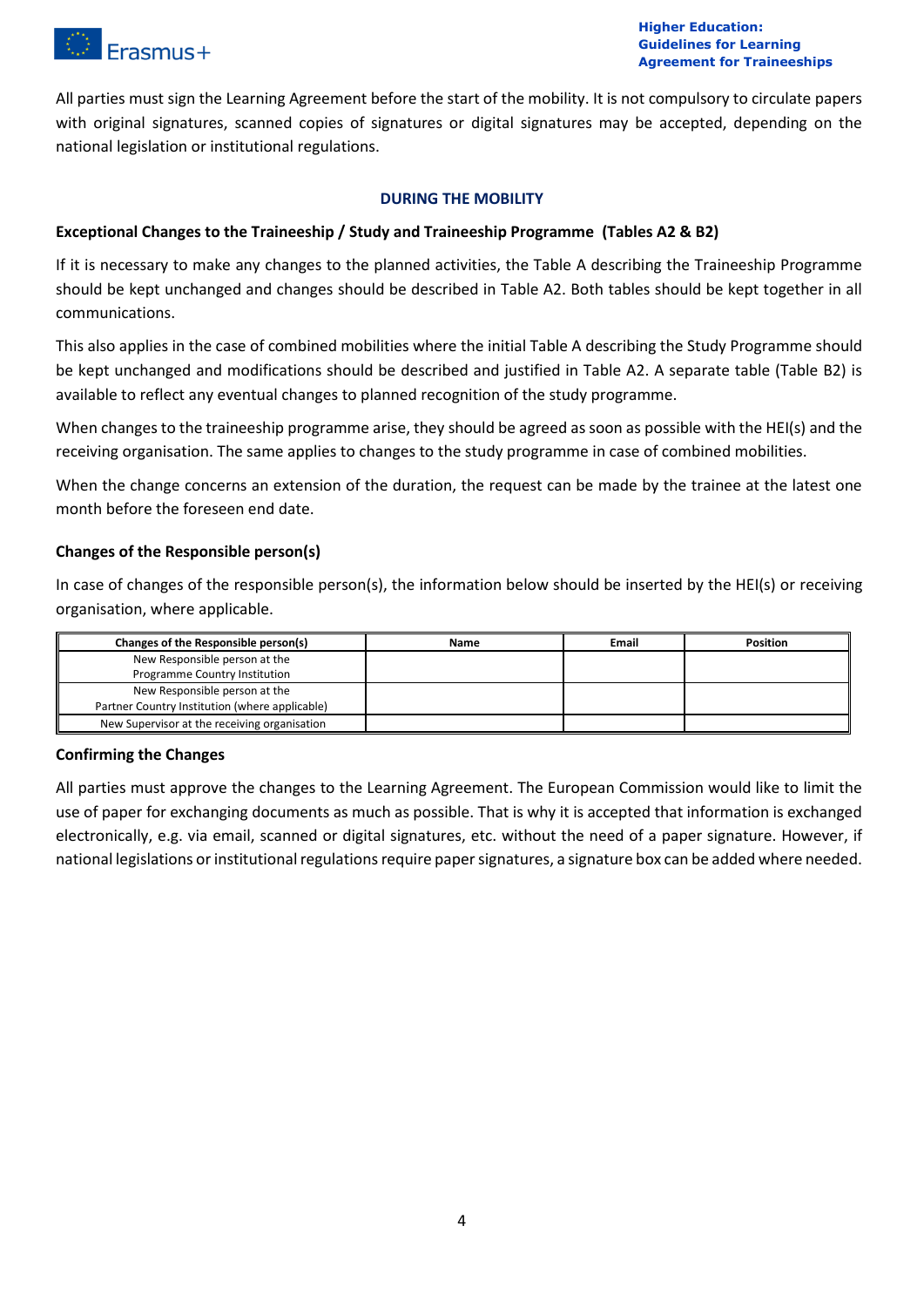

#### **AFTER THE MOBILITY**

Please note the template for traineeships combined with a study period includes both a "Traineeship Certificate" by the receiving organisation and "Transcript of Records" by the receiving and the sending institution linked to the study programme.

We will first see the requirements for the "Traineeship Certificate by the receiving organisation" and after that the requirements regarding the two "Transcripts of Records".

- **Traineeship Certificate by the receiving organisation (Table D)**
- After the mobility, the receiving organisation should send a Traineeship Certificate to the trainee and Sending Institution, normally within five weeks after successful completion of the traineeship. It can be provided electronically or through any other means accessible to the trainee and the Sending Institution.
- The Traineeship Certificate will contain at least the information in Table D.
- The actual start and end dates of the traineeship programme should be included according to the following definitions:
	- o The **start date** of the traineeship period is the first day the trainee has been present at the receiving organisation to carry out his/her traineeship. For example, this could be the first day of work, a welcoming event organised by the receiving organisation, an information session for trainees with special needs, a language and intercultural course organised either by the receiving organisation or other organisations (if the Sending Institution considers it relevant for the mobility).
	- o The **end date** of the traineeship period is the last day the trainee has been present at the receiving organisation to carry out his/her traineeship, not his actual date of departure.

# **Transcript of Records and Recognition<sup>4</sup>**

- The Sending Institution should recognise the traineeship according to the provisions in Table B. If applicable, the Sending Institution should provide the Transcript of Records to the trainee or record the results in a database (or other means) accessible to the student, normally five weeks after receiving the Traineeship Certificate, without further requirements than those agreed upon before the mobility.
- The Transcript of Records will contain at least the information that the Sending Institution committed to provide before the mobility in the Learning Agreement, i.e. the number of ECTS credits (or equivalent) awarded and the grade given (which can be expressed in the form of pass/fail).
- In the case of traineeships combined with a study period, the Transcript of Records will also take into account the study period abroad. To this effect, the Receiving Institution should send a Transcript of Records (Table C) to the student and to the Sending Institution within a period stipulated in the Inter-Institutional Agreement (normally within five weeks after publication/proclamation of the student's results at the Receiving Institution). Similar provisions apply as to traineeships in terms of the actual start and end dates. Following the receipt of the Transcript of Records, the Sending Institution should recognise the academic outcomes successfully completed. It should award the total number of ECTS credits (or equivalent) contained in Table B (and, if applicable, B2) and count them towards the student's degree, without the need for the student to take any further courses or exams. Where applicable, the Sending Institution will convert the grades received by the student abroad, taking into account the grade distribution information from the Receiving Institution (for higher education institutions from Programme Countries, see the methodology described in the ECTS Users' Guide<sup>5</sup>). The European Commission encourages institutions to use the EGRACONS<sup>6</sup> tool for this purpose.

1

<sup>4</sup> **Recognition**: all the credits that the trainee has earned during the mobility and that were specified in the final version of the Learning Agreement (Table B of the official template) are recognised by the Sending Institution, according to its commitment before the mobility and without further requirements than those agreed upon before the mobility.

<sup>5</sup> **ECTS Users' Guide**[: http://ec.europa.eu/education/tools/ects\\_en.htm](http://ec.europa.eu/education/tools/ects_en.htm)

<sup>6</sup> **EGRACONS Grade Conversion Tool:** <https://tool.egracons.eu/>